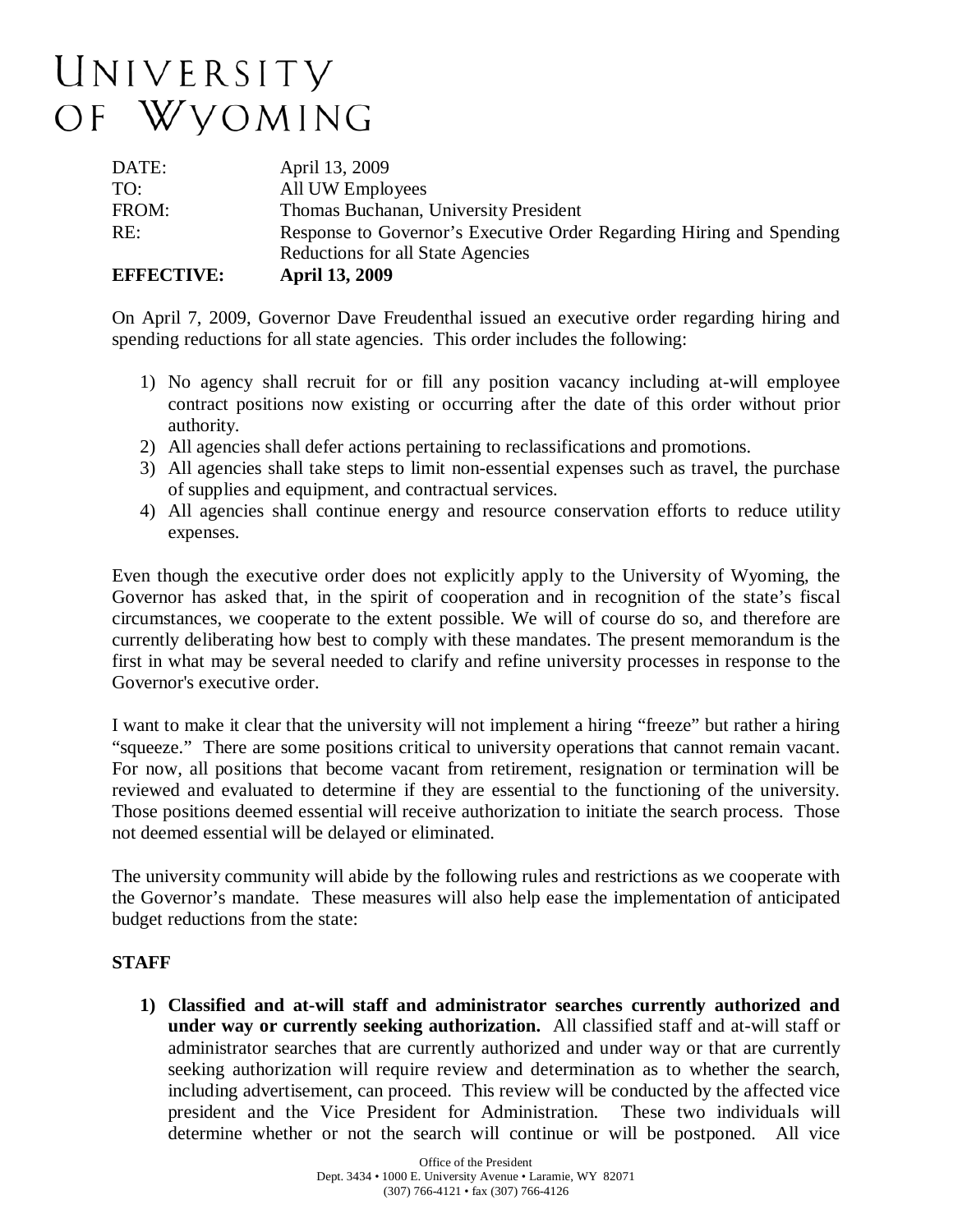Response to the Governor's Executive Order April 10, 2009 Page 2

> presidents will henceforth screen all hiring paperwork in their divisions. Further, as essential searches are concluded, *it is critical that hiring authorities obtain explicit permission to hire before making offers. We must avoid the possibility of needing to retract offers after they are made*.

- **2) Classified and at-will staff and administrator positions currently vacant.** Any classified staff and at-will staff or administrator positions that are currently vacant will also require review and determination as to whether the positions are critical to fill. This review will take place by the affected vice president and the Vice President for Administration. The vice presidents will identify critical positions, based on requests from hiring authorities. All Section I programs will relinquish funds for positions that are not authorized. As a reminder, as stated in the Staff Central Salary Management Policy, funding for classified staff positions that are authorized will be set at 15 percent into the pay grade.
- **3) Classified and at-will staff positions currently vacant and unused for longer than six months.** Any classified and at-will staff and administrator positions that are currently vacant and that have been unused for longer than six months will not be refilled. All Section I programs will relinquish funds assigned to these vacant positions as of today and funding budgeted for these positions in FY 2010 will be removed during the budget development process. Requests for exceptions must go through the affected vice president and receive approval from both that vice president and the Vice President for Administration. Exceptions will be rare.
- **4) Part-time staff positions.** The hiring of part-time staff (hourly non-benefited), excluding student workers, will be subject to the same review process as outlined above for full-time benefited staff positions. All Section I programs will relinquish funds allocated for non-approved positions and funding budgeted for these positions in FY 2010 will be reduced during the budget development process.

## **FACULTY**

- **5) Faculty searches currently authorized and under way or currently seeking authorization.** Any tenure-track faculty or extended term academic professional searches that are currently authorized and under way or for which units are seeking authorization will require review by the Provost. The Provost will determine whether or not the search will continue or will be delayed. Any affected deans and directors will need to identify these searches to the Office of Academic Affairs no later than April 17 or risk loss of authorization.
- **6) Faculty positions currently vacant.** Any tenure-track faculty and extended term academic professional positions that are currently vacant are subject to the standard central position management process conducted by the Office of Academic Affairs. There will be no further exigency requests authorized in FY 2009. Exigency authorizations will be much rarer in FY 2010 than they have been in previous fiscal